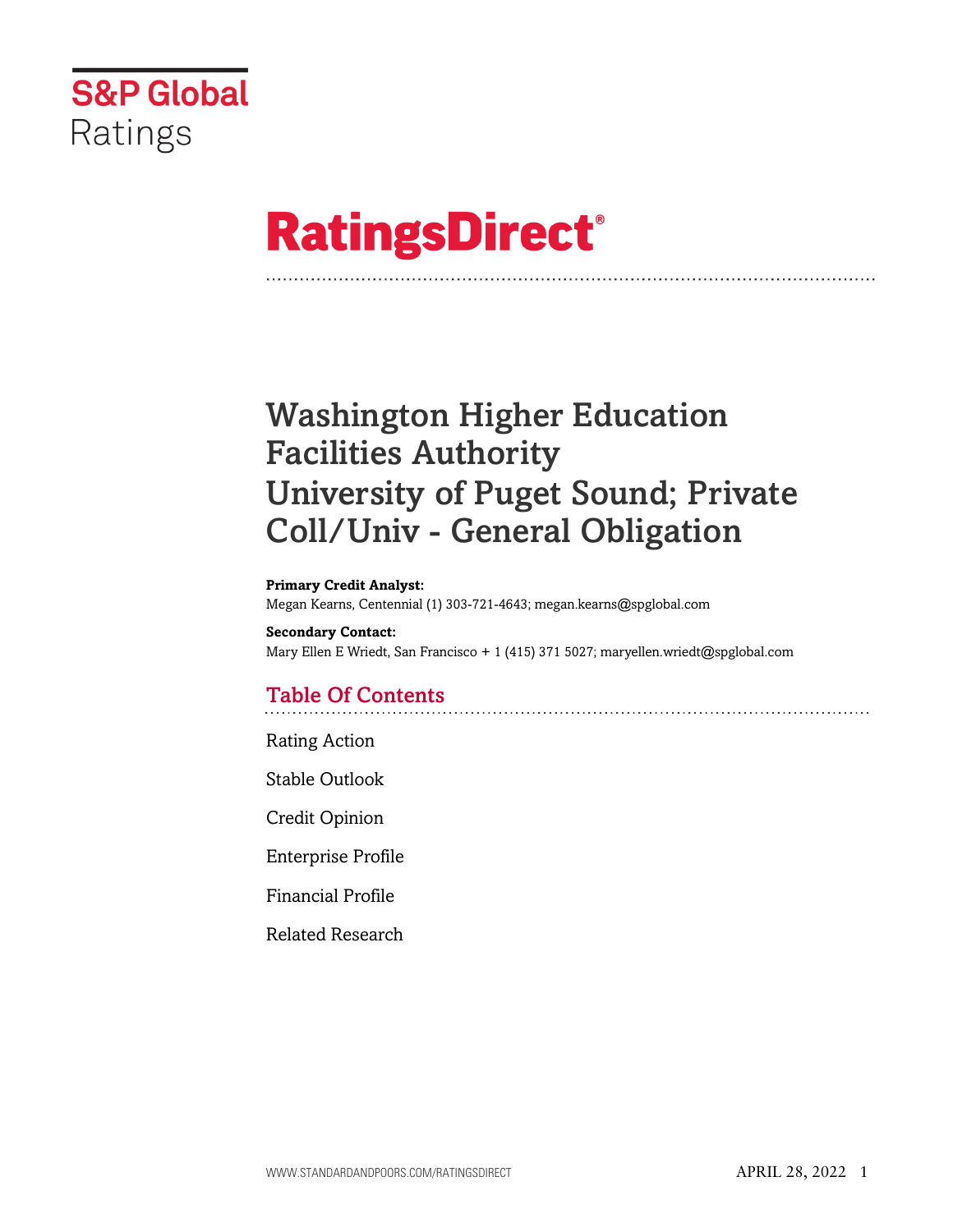## Washington Higher Education Facilities Authority University of Puget Sound; Private Coll/Univ - General Obligation

| Credit Profile                                                  |                 |          |  |  |  |  |  |  |
|-----------------------------------------------------------------|-----------------|----------|--|--|--|--|--|--|
| Washington Hgr Ed Fac Auth, Washington                          |                 |          |  |  |  |  |  |  |
| University of Puget Sound, Washington                           |                 |          |  |  |  |  |  |  |
| Washington Ed Fac Auth (University of Puget Sound) PCU_GO       |                 |          |  |  |  |  |  |  |
| Long Term Rating                                                | $A+/A-1/Stable$ | Affirmed |  |  |  |  |  |  |
| Washington Hgr Ed Fac Auth (University of Puget Sound) rev bnds |                 |          |  |  |  |  |  |  |
| Long Term Rating                                                | $A+$ /Stable    | Affirmed |  |  |  |  |  |  |

## <span id="page-1-0"></span>Rating Action

S&P Global Ratings affirmed its 'A+' long-term rating on the University of Puget Sound, Wash.'s outstanding revenue bonds, issued by the Washington Higher Education Facilities Authority. At the same time, S&P Global Ratings affirmed its 'A+/A-1' rating on the university's series 2001 weekly rate demand revenue bonds. The rating's short-term component reflects our opinion of the university's self-liquidity. The outlook on the long-term rating is stable.

The University of Puget Sound had approximately \$67.5 million in debt outstanding as of June 30, 2021, which included \$31.5 million of variable-rate debt and a small amount of capital leases. The university has three interest rate swap agreements that synthetically fix its variable-rate debt. The university provides self-liquidity for its \$8.0 million of variable-rate demand bonds (VRDBs) with \$90.7 million available in same- and next-day liquidity as of March 31, 2022. Securing the bonds is a broad pledge of unrestricted revenue, gains, and other support, equivalent to a general obligation pledge of the university. The university's maximum annual debt service (MADS) is a modest 3.0% of fiscal 2021 adjusted operating expenses. We do not expect the university will issue any new debt in the outlook period.

The University of Puget Sound returned to in-person operations in fall 2021. In order to lessen the spread of COVID-19, the university implemented a vaccine mandate for all students, faculty, and staff. Following a large drop in full-time-equivalent (FTE) enrollment in fall 2020, enrollment was stable in fall 2021 at 2,118 students. Management reports stronger application numbers to date for fall 2022. With lower auxiliary revenue and lower enrollment in fiscal 2021, the university ended the year with a modest deficit of 2.5%. The university is expected to receive a total of approximately \$8.6 million in federal relief funding, of which over \$4 million remains available for use in fiscal 2022. We expect another deficit in fiscal 2022, albeit smaller than that of fiscal 2021.

## Credit overview

We assessed University of Puget Sound's enterprise profile as strong, characterized by stabilized enrollment and consistent student quality, offset by weak acceptance and matriculation rates. We assessed the university's financial profile as strong, reflecting a track record of operating surpluses prior to fiscal 2020, solid financial resources, and robust financial policies. We believe these credit factors, combined, lead to an indicative stand-alone credit profile of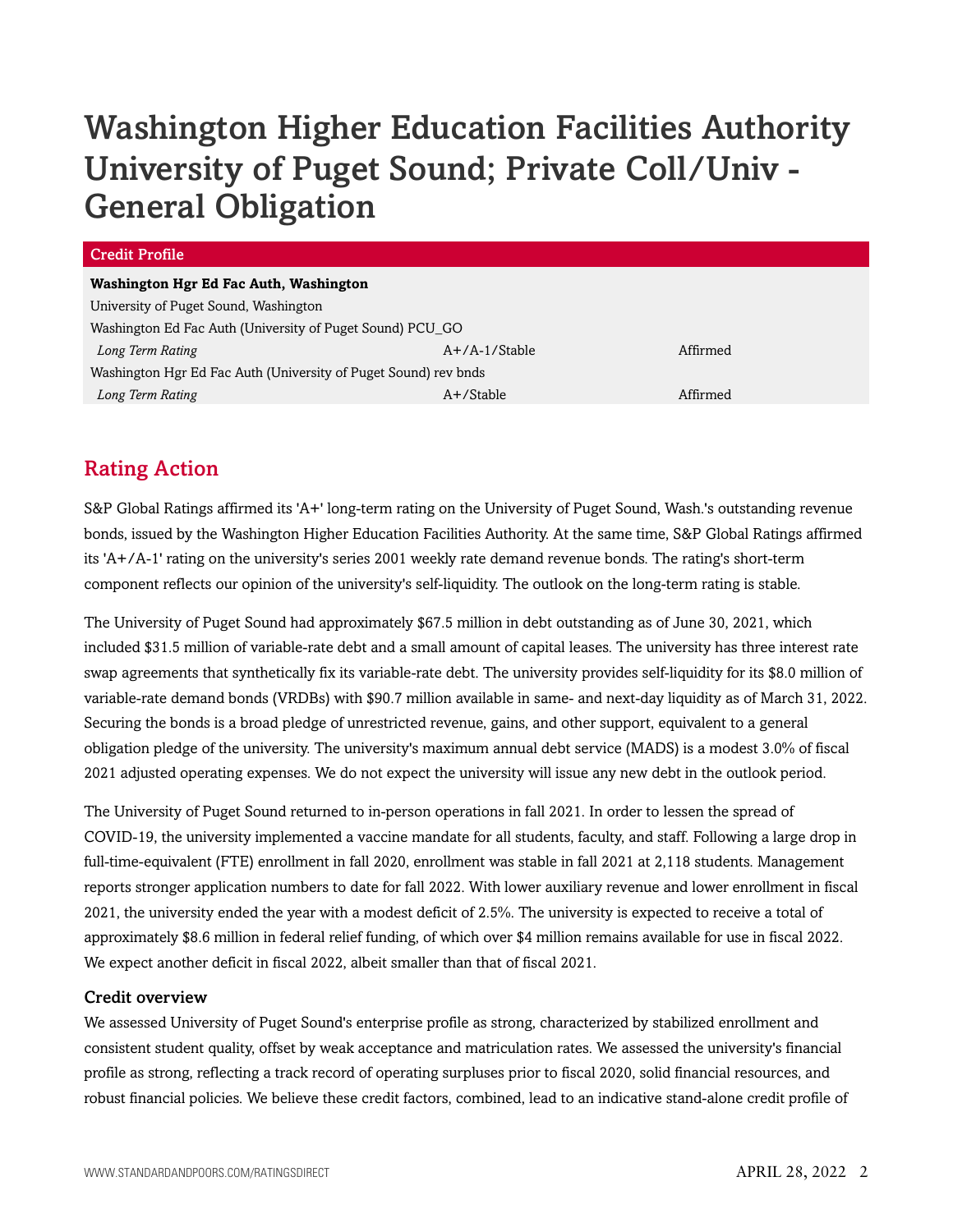'a+' and a final rating of 'A+'.

The long-term rating reflects what we view as the university's strengths:

- A strong cash and investment position that has grown over time, particularly relative to debt;
- A manageable debt burden, with a modest MADS and no additional debt expected in the outlook period; and
- A solid endowment relative to those of peers on a per-FTE basis.

The long-term rating also reflects our assessment of the university's weaknesses:

- Softness in demand metrics, with weakened selectivity and matriculation in recent years, and
- Limited revenue diversity, with student-derived revenue typically making up 86% of adjusted operating revenues.

The stable outlook reflects our view that the University of Puget Sound's strong balance sheet provides sufficient cushion for the current rating, despite a large enrollment decline in fall 2020 and a deficit in fiscal 2021. While management expects another deficit in fiscal 2022, enrollment was stable in fall 2021 and we expect a return to stronger operating results within the outlook period.

The University of Puget Sound, founded in 1888 in Tacoma, is a private residential liberal arts and science institution with an emphasis on undergraduate education. The university offers more than 50 areas of study, including a school of music and a school of business and leadership.

## Environmental, social, and governance

In our view, the higher education sector continues to face elevated social risks due to the health and safety issues created by COVID-19, particularly with the emergence of new variants. However, we believe that the University of Puget Sound has taken steps to protect its community by implementing a vaccine requirement, conducting periodic asymptomatic testing, and enhancing HVAC systems. We believe the university's environmental and governance risks are in line with those of the sector as a whole.

## <span id="page-2-0"></span>Stable Outlook

## Downside scenario

We could consider a negative rating action if the university generated ongoing deficits that caused a substantial decline in available resources. We would also view weakening of demand metrics, such as enrollment and retention, negatively.

## Upside scenario

We could consider a positive rating action if the university strengthened its demand profile, primarily selectivity and matriculation, while maintaining or improving student quality. We would also expect the university to further grow available resources with the support of operating surpluses.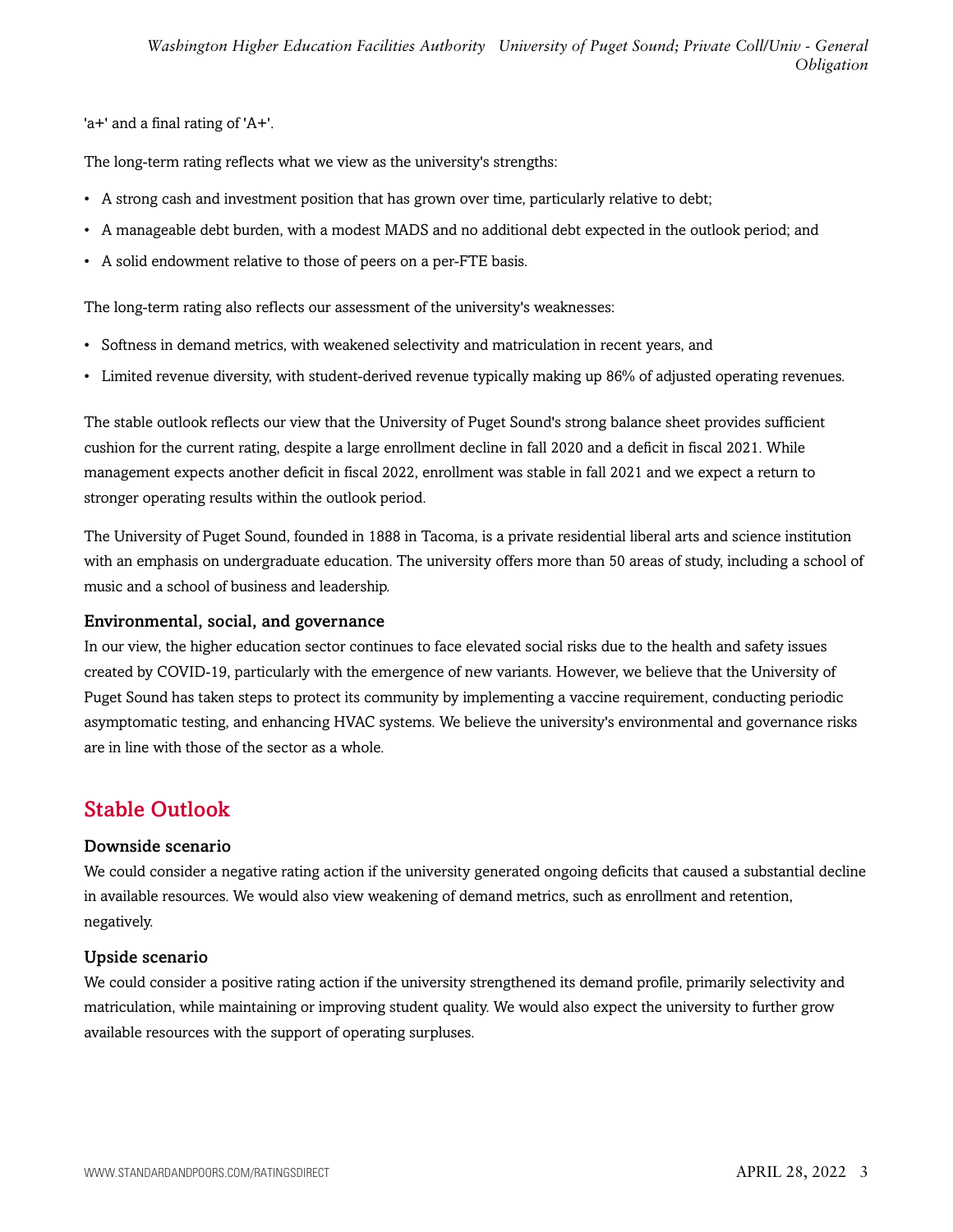## <span id="page-3-0"></span>Credit Opinion

## <span id="page-3-1"></span>Enterprise Profile

## Market position and demand

The University of Puget Sound has faced enrollment pressure in recent years. However, the university stabilized enrollment in fall 2021 following a large 17.6% decline in FTE enrollment in fall 2020. The stable result in fall 2021 was supported by improved retention rates and an increase in graduate students. Undergraduates make up approximately 86% of the student body. The university has good geographic diversity, with only 35% of students from Washington state.

Management is targeting modest enrollment growth in the next few years, under a strategic enrollment plan. The plan includes refreshing marketing materials and expanding video content. Additionally, the enrollment plan seeks to improve the use of analytics, increase application volumes, launch new graduate programs, and improve retention. The team has already seen progress toward these goals. Recently, the university was featured on an episode of Amazon Prime's "The College Tour." The school also launched a master's in public health program. First-year retention improved to 88% in fall 2021, and management reports strong application numbers for fall 2022. However, selectivity remains weak compared to peers at 88%, and matriculation is reflective of a highly competitive environment, at under 10%. Despite enrollment pressure, student quality remains stable and higher than rating category medians. We would view improvement in selectivity and matriculation rates as well as continued enrollment stability as a positive credit factor.

In 2020, the university successfully met its internal five-year fundraising goal, raising \$51 million compared to a target of \$43 million. These funds helped to finance the school's new welcome center, which is a key resource for the strategic enrollment plan. In January 2022, the university launched the silent phase of its current campaign with a working target of \$150 million.

## Management and governance

The University of Puget Sound has a stable and experienced management team. The university's president, Dr. Isiaah Crawford, has been in his role since 2016. Recently, the university added a vice president for institutional equity and diversity to the executive team. The chief financial officer is retiring after more than 30 years at the university. The university recently announced her successor as well as the next vice president for university relations. The board has been stable, with primarily rotational changes.

The university operates according to a 2018-2028 strategic plan with goals to advance institutional excellence, academic distinction, and student success; enrich campus learning through increased diversity, inclusion, and access; support and inspire faculty and staff members; enhance engagement with the community; and expand institutional assets by pursuing entrepreneurial opportunities.

The management team budgets conservatively, including contingencies in the budgeting process. Although the university does not budget for depreciation, budgets include planned maintenance, which helps to offset depreciation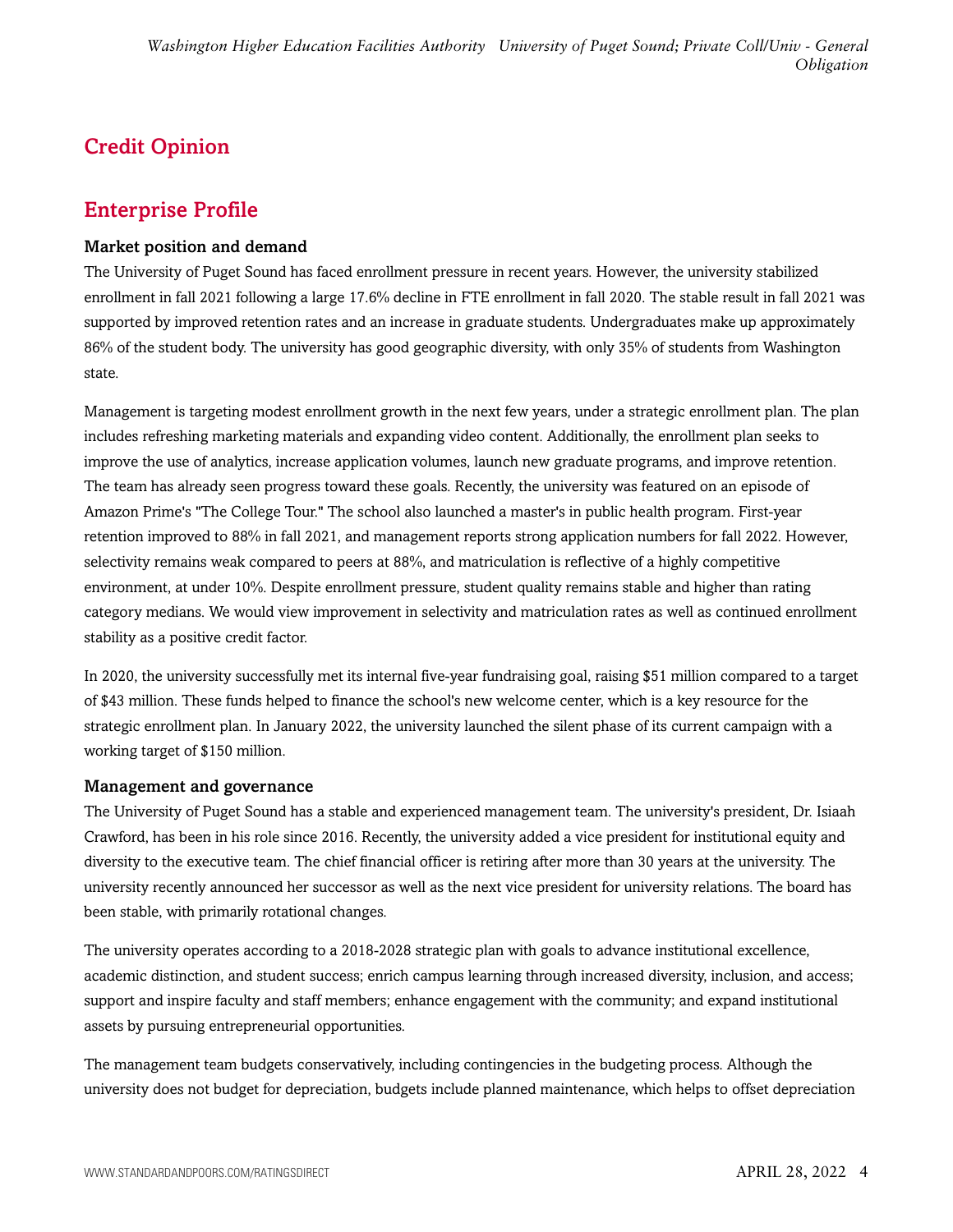expenses on a full-accrual basis. The University of Puget Sound has formal policies for liquidity, investments, and debt; a five-year planning model for operations; and a long-term campus master plan. There is a formal policy of maintaining sufficient liquidity to cover operational and capital needs, as well as meet self-liquidity requirements in association with the series 2001 VRDBs. Cash and debt management is centralized and overseen by the executive vice president and chief financial officer.

## <span id="page-4-0"></span>Financial Profile

## Financial performance

Until fiscal 2020, the university had a long track record of positive margins on a full-accrual basis. Due to impacts of the COVID-19 pandemic, fiscal 2020 ended with a break-even result, followed by a modest deficit of 2.5% in fiscal 2021. In particular, a large enrollment decline in fall 2020 contributed to lower tuition and auxiliary revenue, which was partially offset by significant expense measures and relief funding. Management projects a smaller deficit in fiscal 2022. However, we view the University of Puget Sound's track record of conservative budgeting as a credit strength. With management's proven commitment to financial discipline, including efforts to control instruction expenses, we believe a return to positive margins is likely in the next few years.

As with many private universities of its size, the University of Puget Sound is dependent on student tuition and fees, which usually account for approximately 86% of adjusted revenue. Net tuition revenue has declined for four years, due to increased discounting and decreased enrollment. The university's discount rate is now 48%, up from recent years but similar to the discount rates of peer institutions. Tuition typically increases 3%-4% per year. For the 2020-2021 school year, the university held tuition stable due to the remote method of instruction and in recognition of the overall negative economic environment. Tuition then increased by 7.6% in fall 2021 to \$55,390, remaining in line with peers.

## Available resources

The University of Puget Sound's available resources remain a credit strength and, similar to peers, the university saw excellent balance sheet growth in fiscal 2021. Cash and investments increased by 22% while expendable resources grew 35%. To calculate expendable resources, we use net assets "without donor restrictions" instead of the formerly classified unrestricted net assets. We also factor in \$179.3 million of net assets "with donor restrictions" that would have been classified as "temporarily restricted net assets" under the old FASB standards for comparability purposes.

As of June 30, 2021, the University of Puget Sound's endowment market value increased by 25% to \$474.2 million. The asset allocation was moderately conservative, primarily invested in global equities, absolute return, real assets, and private capital. The university is gradually decreasing the endowment's investments in fossil fuels. The university has an endowment spending policy of 5% of a trailing 36-month average market value with a two-year lag, which we view as sustainable.

## Debt and contingent liabilities

In June 2021, the university issued series 2021A and 2021B bonds to refinance the series 2019 and 2012A bonds, respectively, through a 10-year direct purchase agreement. The series 2012A fixed-rate bonds have a call date in October 2022. The direct placement agreement includes provisions that allow for principal acceleration. However, terms for the 2021 bonds are more favorable than those for the previous 2019 direct placement agreement. Covenants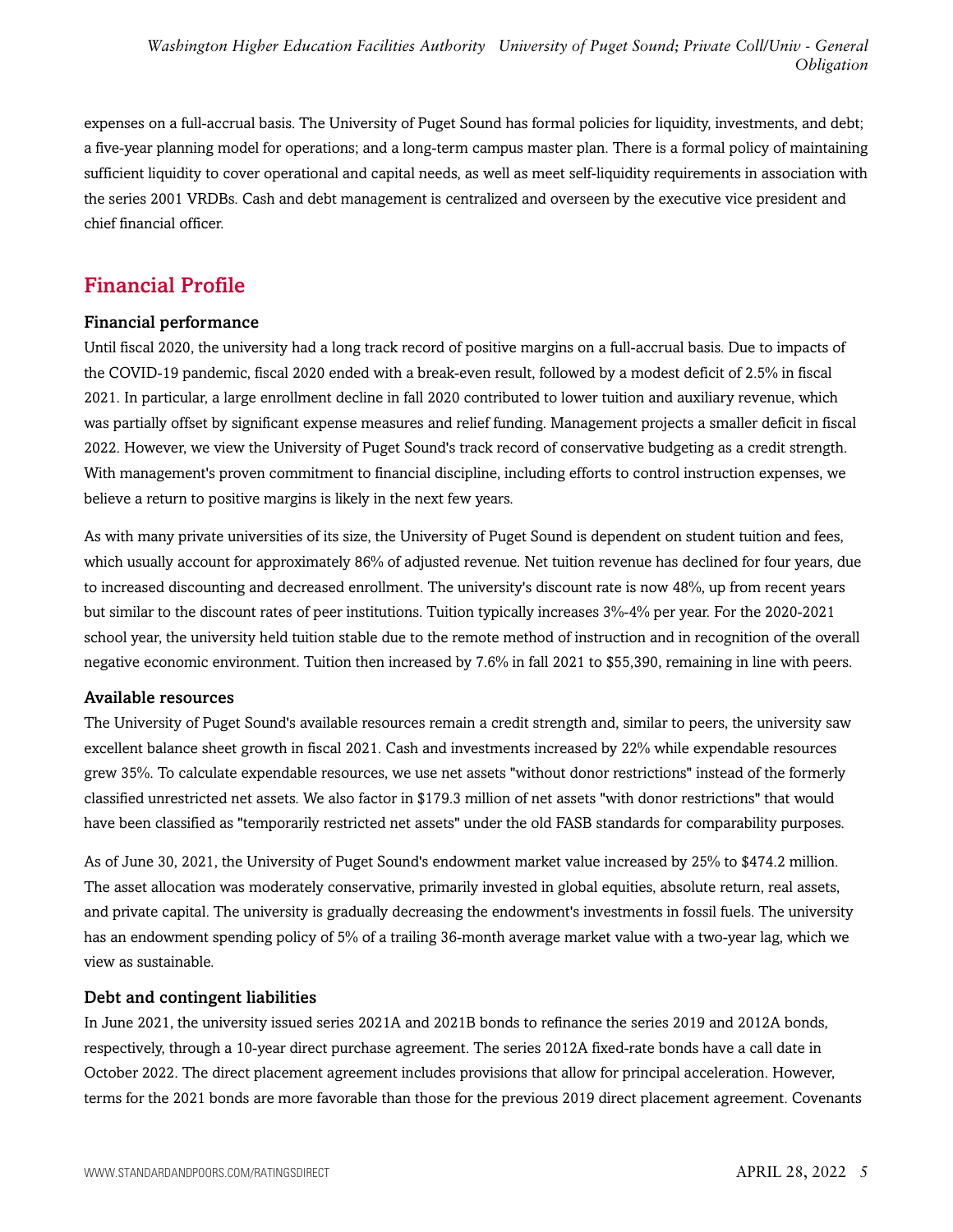for the 2021 bonds include liquidity coverage and debt service coverage requirements that the university far surpassed in fiscal 2021. While the direct purchase provisions present contingent liquidity risk, we believe this risk is remote and the university has sufficient resources with over \$90 million available in same- and next-day liquidity. The 2021A bonds are variable rate while the 2021B bonds are fixed rate.

The university has three interest rate swap agreements to synthetically fix its variable-rate debt. The swaps had a negative mark-to-market value of \$9.1 million of June 30, 2021. Basis risk exists as the floating leg of the swap is linked to 67% of the one-month LIBOR swap rate and the agreements allow for higher interest rates upon a lowering of the university debt rating. There is a low degree of collateralization and termination risk as the university is required to post collateral should its rating fall below 'BBB' for the 2005 swap and below 'BBB-' for the 2006 swaps. While the swaps are in place to hedge against fluctuations in variable interest rates and the university has managed its liquidity to meet financial covenants, we believe the debt structure is somewhat aggressive.

#### University of Puget Sound, Washington--Enterprise And Financial Statistics

|                                                   |       | --Fiscal year ended June 30-- | <b>Medians for 'A' rated private</b><br>colleges & universities |         |         |            |
|---------------------------------------------------|-------|-------------------------------|-----------------------------------------------------------------|---------|---------|------------|
|                                                   | 2022  | 2021                          | 2020                                                            | 2019    | 2018    | 2020       |
| <b>Enrollment and demand</b>                      |       |                               |                                                                 |         |         |            |
| Headcount                                         | 2,173 | 2,210                         | 2,608                                                           | 2,666   | 2,701   | <b>MNR</b> |
| Full-time equivalent                              | 2,118 | 2,113                         | 2,563                                                           | 2,619   | 2,633   | 3,451      |
| Freshman acceptance rate (%)                      | 88.3  | 86.9                          | 83.8                                                            | 88.3    | 83.9    | 67.5       |
| Freshman matriculation rate (%)                   | 9.2   | 8.7                           | 14.2                                                            | 12.9    | 11.9    | <b>MNR</b> |
| Undergraduates as a % of total<br>enrollment (%)  | 85.9  | 85.9                          | 88.2                                                            | 88.7    | 89.3    | 80.3       |
| Freshman retention (%)                            | 88.0  | 76.3                          | 80.9                                                            | 80.6    | 85.9    | 85.5       |
| Graduation rates (six years) (%)                  | 74.2  | 77.1                          | 76.2                                                            | 75.6    | 78.1    | <b>MNR</b> |
| <b>Income statement</b>                           |       |                               |                                                                 |         |         |            |
| Adjusted operating revenue<br>(\$000s)            | N.A.  | 150,563                       | 172,890                                                         | 175,724 | 172,840 | <b>MNR</b> |
| Adjusted operating expense<br>(\$000s)            | N.A.  | 154,487                       | 172,953                                                         | 170,761 | 169,706 | <b>MNR</b> |
| Net operating income (\$000s)                     | N.A.  | (3,924)                       | (63)                                                            | 4,963   | 3,134   | <b>MNR</b> |
| Net operating margin (%)                          | N.A.  | (2.54)                        | (0.04)                                                          | 2.91    | 1.85    | 0.70       |
| Change in unrestricted net assets<br>(\$000s)     | N.A.  | 24,306                        | (2, 294)                                                        | 5,129   | 13,802  | <b>MNR</b> |
| Tuition discount (%)                              | N.A.  | 48.2                          | 44.8                                                            | 41.6    | 39.0    | 39.3       |
| Tuition dependence (%)                            | N.A.  | 71.2                          | 74.3                                                            | 71.5    | 71.3    | <b>MNR</b> |
| Student dependence (%)                            | N.A.  | 77.0                          | 86.1                                                            | 85.8    | 86.0    | 85.3       |
| Research dependence (%)                           | N.A.  | 0.1                           | 0.1                                                             | 0.1     | 0.2     | MNR        |
| Endowment and investment<br>income dependence (%) | N.A.  | 15.0                          | 9.6                                                             | 9.4     | 8.8     | <b>MNR</b> |
| <b>Debt</b>                                       |       |                               |                                                                 |         |         |            |
| Outstanding debt (\$000s)                         | N.A.  | 67,484                        | 68,647                                                          | 70,551  | 72,315  | 121,080    |
| Current debt service burden (%)                   | N.A.  | 3.51                          | 2.93                                                            | 3.02    | 2.87    | <b>MNR</b> |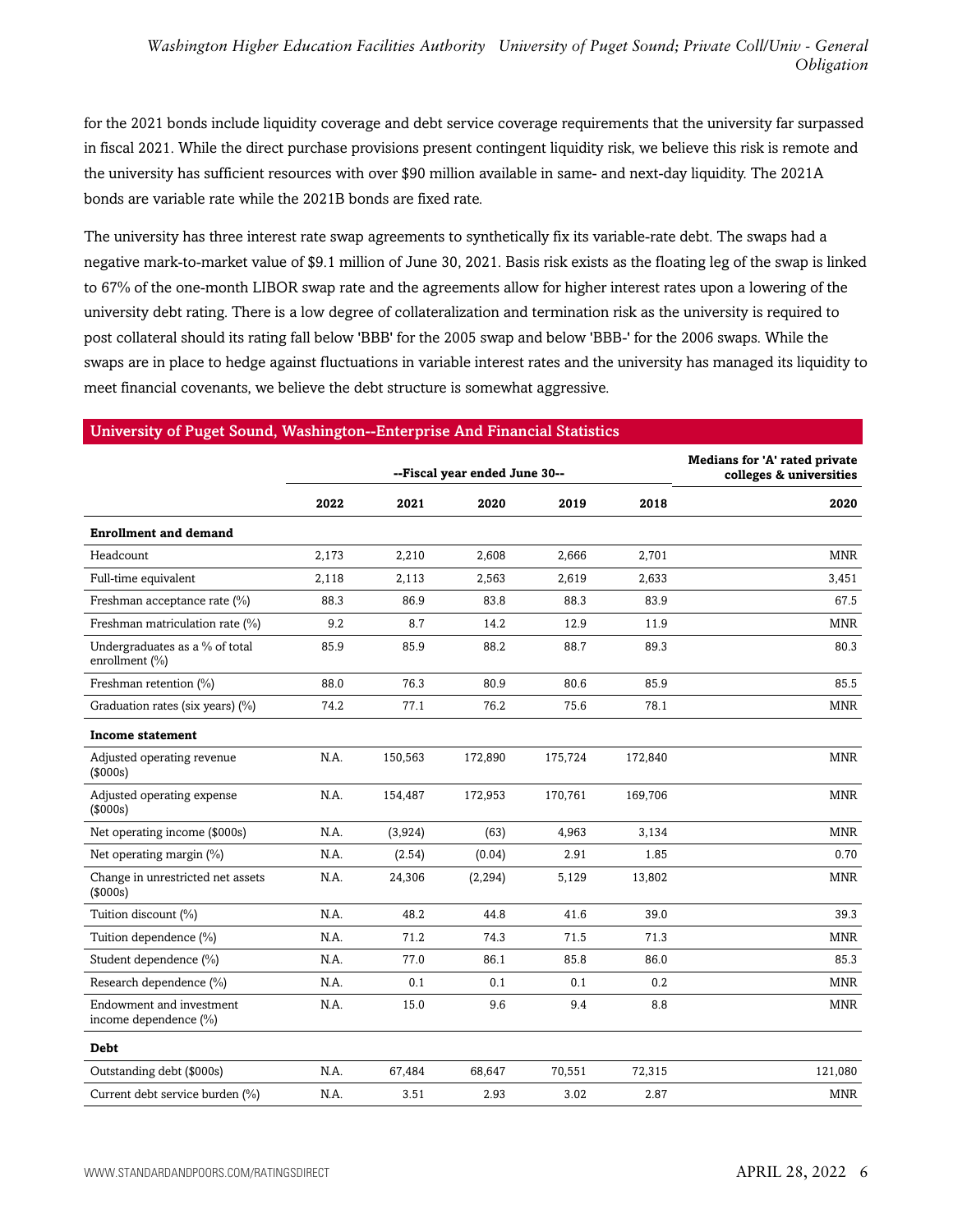#### University of Puget Sound, Washington--Enterprise And Financial Statistics (cont.)

|                                              |      | --Fiscal year ended June 30-- | <b>Medians for 'A' rated private</b><br>colleges & universities |         |         |            |
|----------------------------------------------|------|-------------------------------|-----------------------------------------------------------------|---------|---------|------------|
|                                              | 2022 | 2021                          | 2020                                                            | 2019    | 2018    | 2020       |
| Current MADS burden (%)                      | N.A. | 3.02                          | 2.87                                                            | 2.96    | 2.99    | 3.90       |
| <b>Financial resource ratios</b>             |      |                               |                                                                 |         |         |            |
| Endowment market value (\$000s)              | N.A. | 474,232                       | 378,614                                                         | 380,507 | 369,038 | 237,574    |
| Cash and investments (\$000s)                | N.A. | 545,357                       | 446,276                                                         | 442,757 | 425,493 | <b>MNR</b> |
| Unrestricted net assets (\$000s)             | N.A. | 314,591                       | 290,285                                                         | 292,579 | 287,450 | <b>MNR</b> |
| Expendable resources (\$000s)                | N.A. | 368,386                       | 273,015                                                         | 290,371 | 280,967 | <b>MNR</b> |
| Cash and investments to<br>operations $(\%)$ | N.A. | 353.0                         | 258.0                                                           | 259.3   | 250.7   | 144.7      |
| Cash and investments to debt $(\%)$          | N.A. | 808.1                         | 650.1                                                           | 627.6   | 588.4   | 294.2      |
| Expendable resources to<br>operations $(\%)$ | N.A. | 238.5                         | 157.9                                                           | 170.0   | 165.6   | 88.8       |
| Expendable resources to debt (%)             | N.A. | 545.9                         | 397.7                                                           | 411.6   | 388.5   | 180.6      |
| Average age of plant (years)                 | N.A. | 14.4                          | 13.6                                                            | 12.6    | 12.1    | 14.5       |

N.A.--Not available. MNR--Median not reported. MADS--Maximum annual debt service. Total adjusted operating revenue = unrestricted revenue less realized and unrealized gains/losses and financial aid. Total adjusted operating expense = unrestricted expense plus financial aid expense. Net operating margin = 100\*(net adjusted operating income/adjusted operating expense). Student dependence = 100\*(gross tuition revenue + auxiliary revenue) / adjusted operating revenue. Current debt service burden = 100\*(current debt service expense/adjusted operating expenses). Current MADS burden = 100\*(maximum annual debt service expense/adjusted operating expenses). Cash and investments = cash + short-term and long-term investments. Expendable resources = unrestricted net assets + temp. restricted net assets - (net PPE- outstanding debt). Average age of plant = accumulated depreciation/depreciation and amortization expense.

## <span id="page-6-0"></span>Related Research

Through The ESG Lens 3.0: The Intersection Of ESG Credit Factors And U.S. Public Finance Credit Factors, March 2, 2022